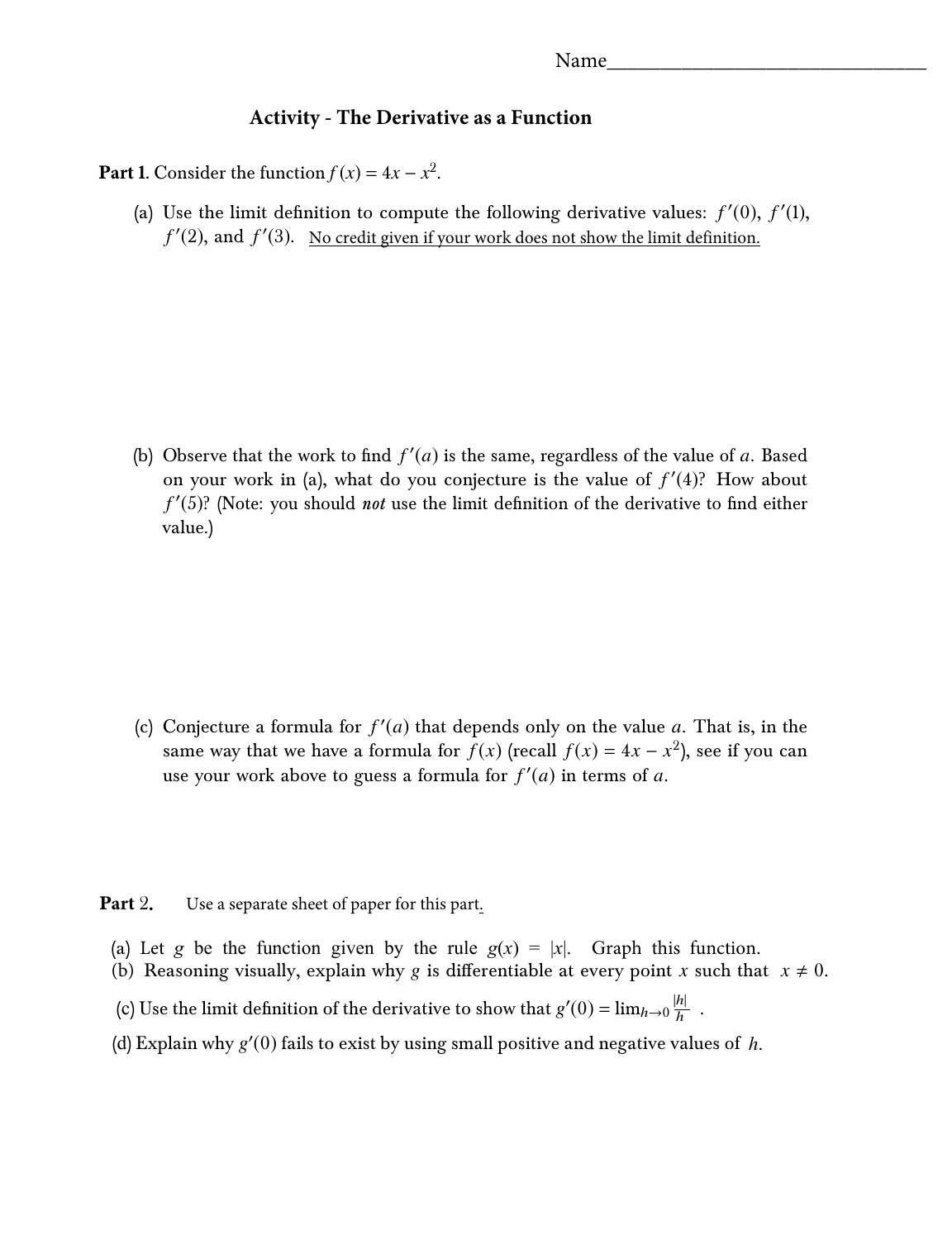## **Part 3.**

For each given graph of  $y = f(x)$ , sketch an approximate graph of its derivative function,  $y = f'(x)$ , on the axes immediately below. The scale of the grid for the graph of *f* is  $1 \times 1$ ; assume the horizontal scale of the grid for the graph of  $f'$  is identical to that for  $f$ . If necessary, adjust and label the vertical scale on the axes for  $f'$ .

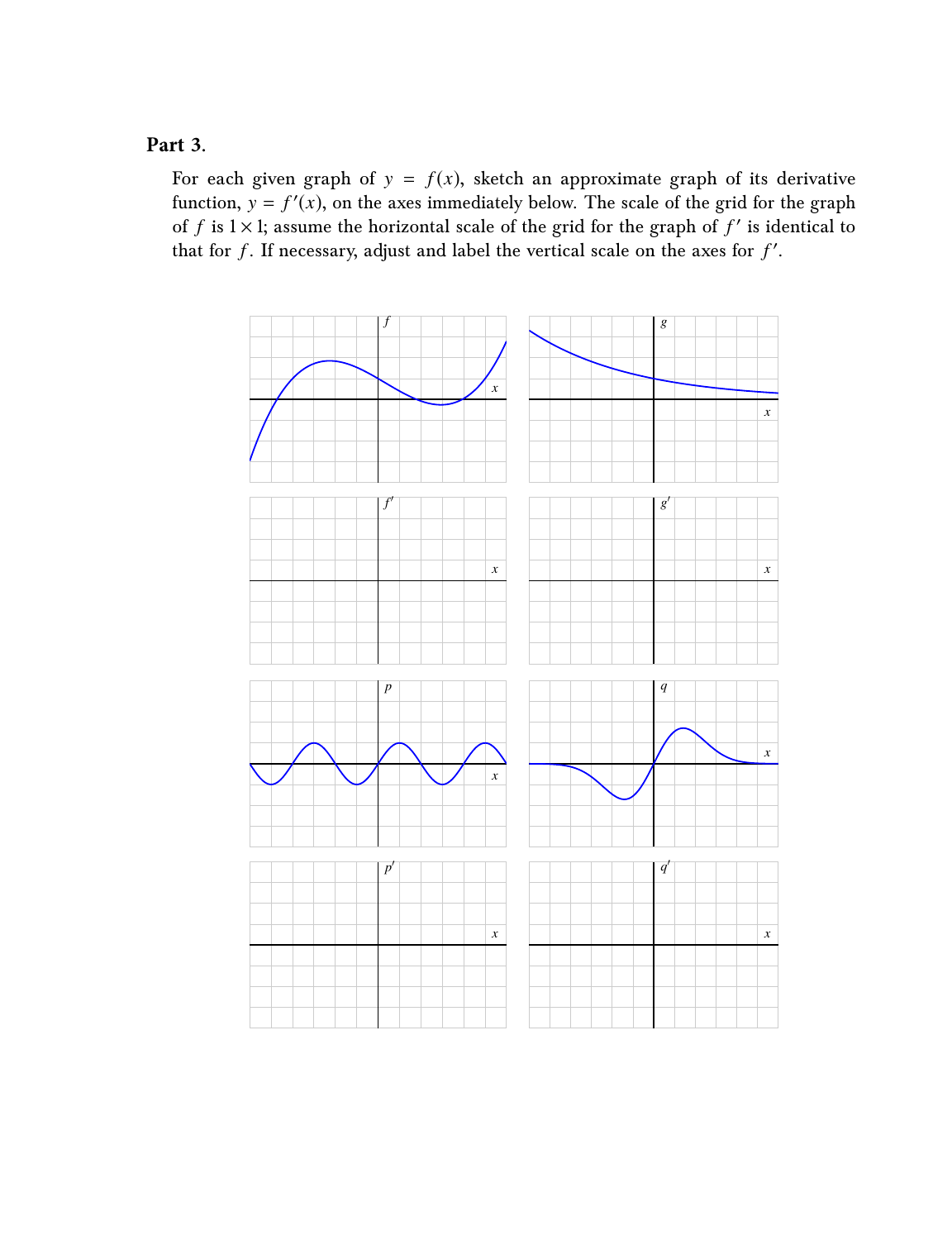

When you are finished with all 8 graphs, write several sentences that describe your overall process for sketching the graph of the derivative function, given the graph the original function. What are the values of the derivative function that you tend to identify first? What do you do thereafter? How do key traits of the graph of the derivative function exemplify properties of the graph of the original function?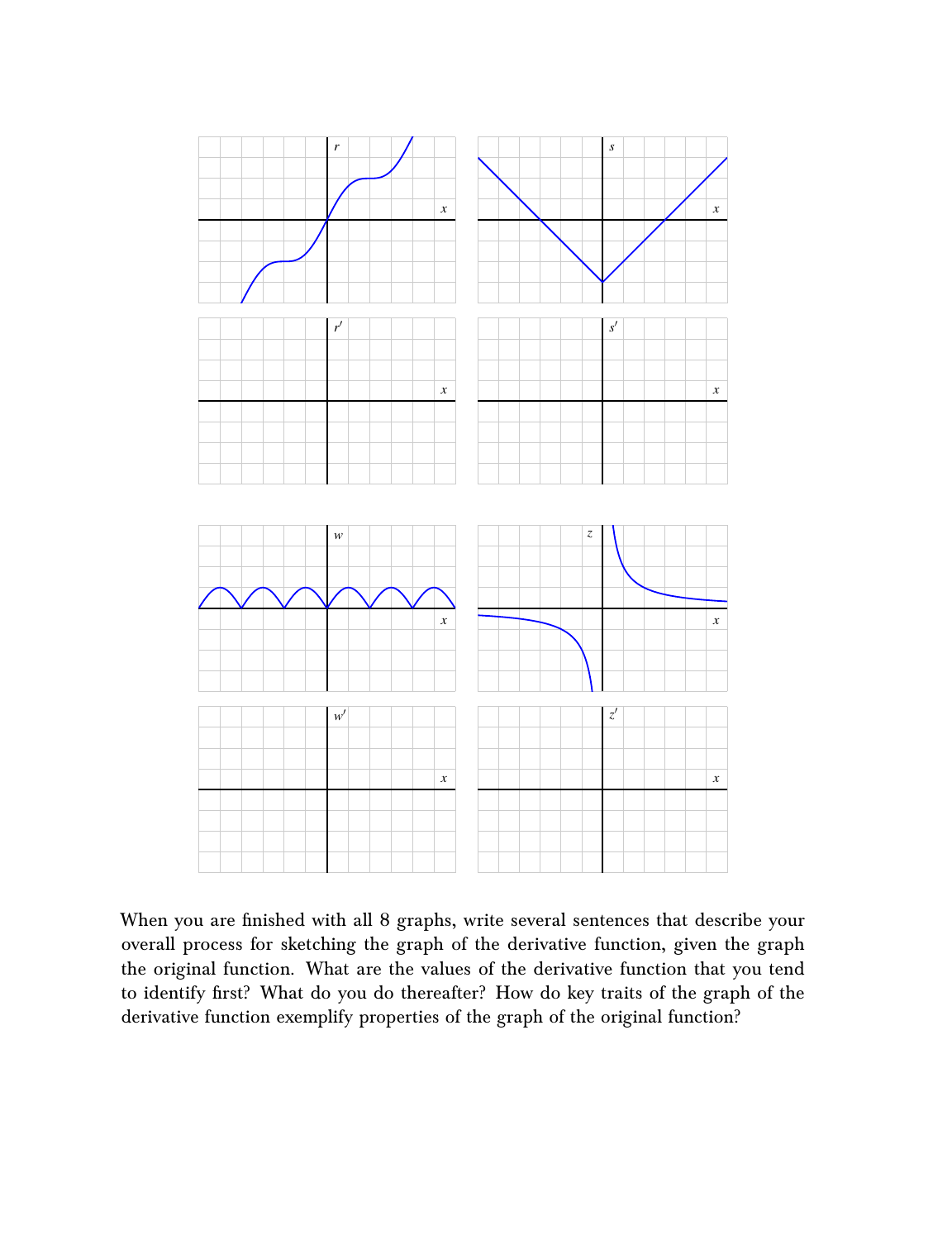## **Part 4.**

This activity builds on our experience and understanding of how to sketch the graph of  $f'$  given the graph of  $f$ .

Given the respective graphs of two different functions f, sketch the corresponding graph of  $f'$  on the first axes below, and then sketch  $f''$  on the second set of axes. In addition, for each, write several careful sentences that connect the behaviors of  $f$  ,  $f'$  , and  $f$  $\cdot$ 

Throughout, view the scale of the grid for the graph of  $f$  as being  $1 \times 1$ , and assume the horizontal scale of the grid for the graph of  $f'$  is identical to that for  $f$  . If you need to adjust the vertical scale on the axes for the graph of  $f'$  or  $f''$ , you should label that accordingly.



Figure: Two given functions  $f$  , with axes provided for plotting  $f'$  and  $f''$  below.